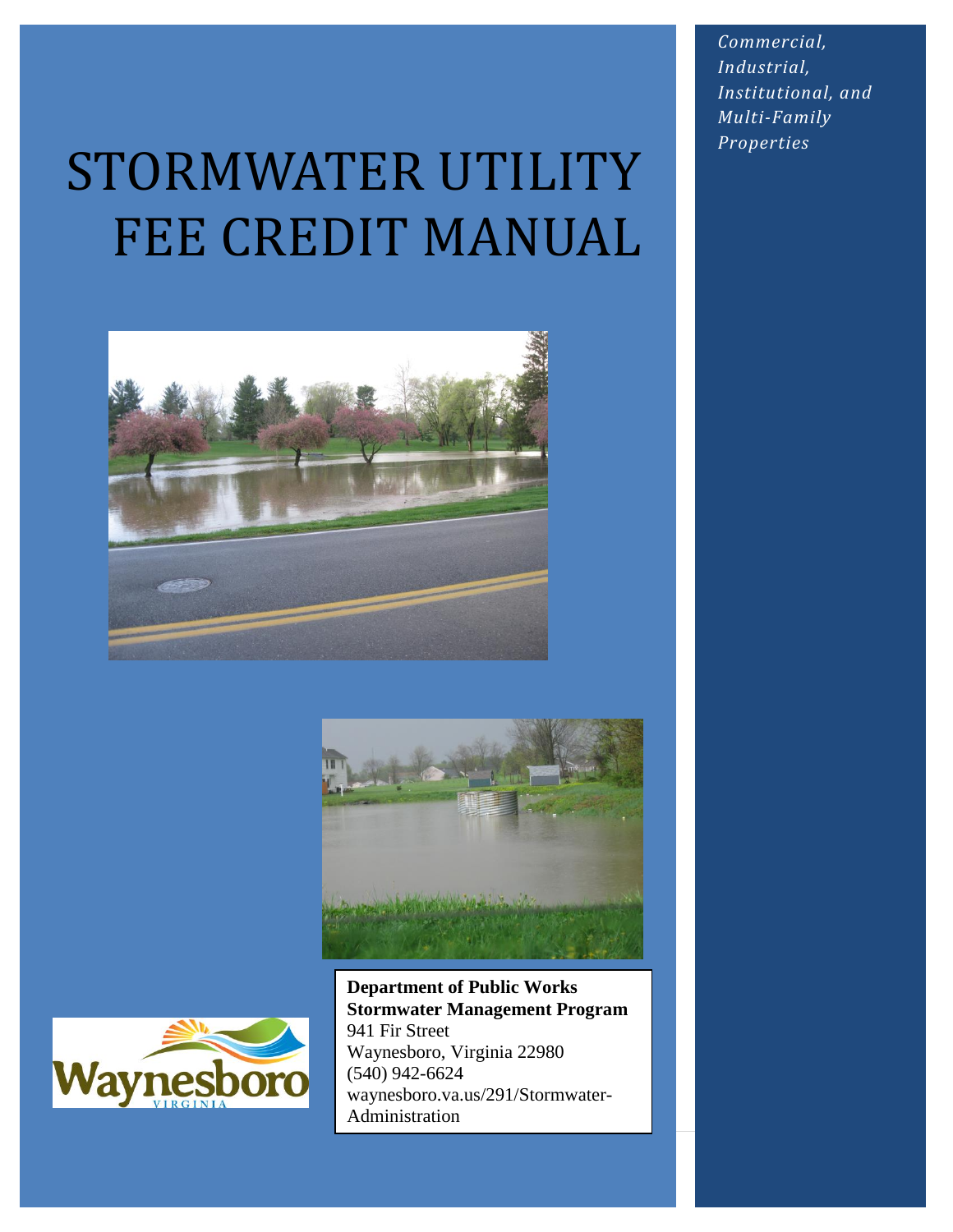#### **Table of Contents**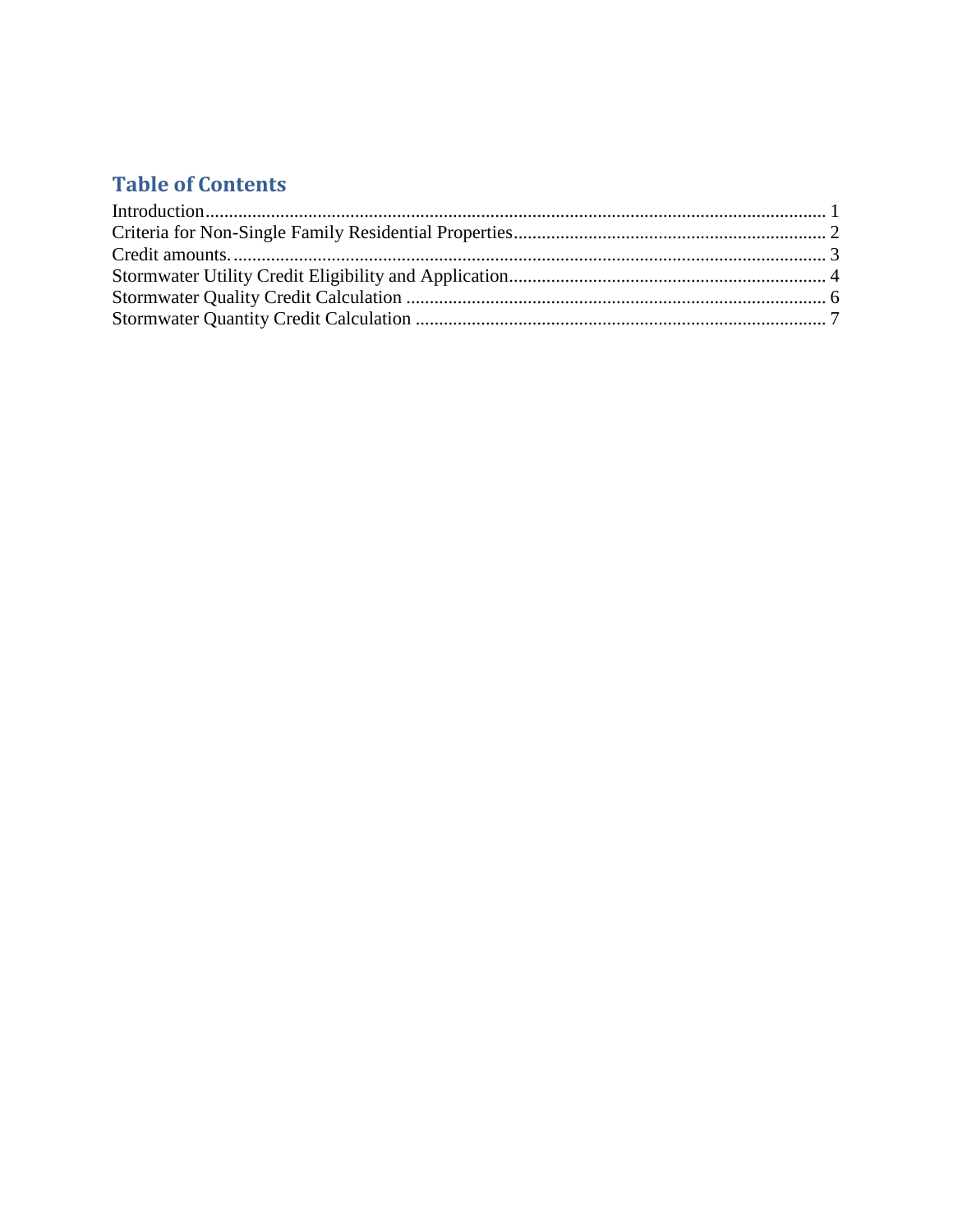#### <span id="page-2-0"></span>**Introduction**

Managing and treating Stormwater in the City of Waynesboro is a growing challenge for the City and the Stormwater Program. The reasons for this expanding puzzle are numerous but can generally be categorized as increased regulatory burden, maintaining an aging, existing system, and addressing localized flooding issues through infrastructure installation and upgrades. In 2013 the City fell under new Federal guidelines that increase our responsibilities to manage stormwater through a designation as an MS-4 Community. The MS-4 Program requires the City to maintain a federal permit to discharge stormwater from a storm sewer system to the South River. This system includes over 75 miles of pipe, over 7 Miles of Ditches, over **2,500 Inlet Structures**, over **600 Outlet Structures**, and over **150 stormwater ponds**. These assets have to be monitored and maintained to remain compliant as an MS-4, including private stormwater basins. The City Stormwater Program is also tasked with working on a list of almost 30 projects to moderate localized flooding and reducing pollution from our stormwater system to meet federal Chesapeake Bay requirements.

On May 26, 2015, following an advertised public hearing, Waynesboro City Council adopted a Stormwater Utility Ordinance to enact a system of service charges to support a local [stormwater management program.](http://www.waynesboro.va.us/291/Stormwater-Administration) This Stormwater Utility Fee is based on the amount of impervious surface on individual parcels. Impervious surfaces that do not allow precipitation to soak through them increase the volume and rate of runoff from rain or snowmelt and consequently stress the storm sewer system.

Both the Virginia State Code that enables localities to adopt stormwater fees and the City of Waynesboro Code that establishes the fee structures recognize that on-site stormwater facilities can benefit local stormwater programs. When owners of these on-site facilities ensure they are functioning as designed, the private systems are protecting the waters of the Commonwealth of Virginia, reducing stress on the City owned storm sewers, and assisting the City of Waynesboro with regulatory compliance towards maintaining permanent stormwater facilities. Consequently, through the Stormwater Utility Ordinance the Director of Public Works (the director) is authorized to adopt policies, procedures, and manuals necessary to implement, administer, and enforce a system of credits to reduce stormwater utility fees for owners of private systems. This guidance is only intended to assist with interpretation of Chapter 30 of the Code of the City of Waynesboro.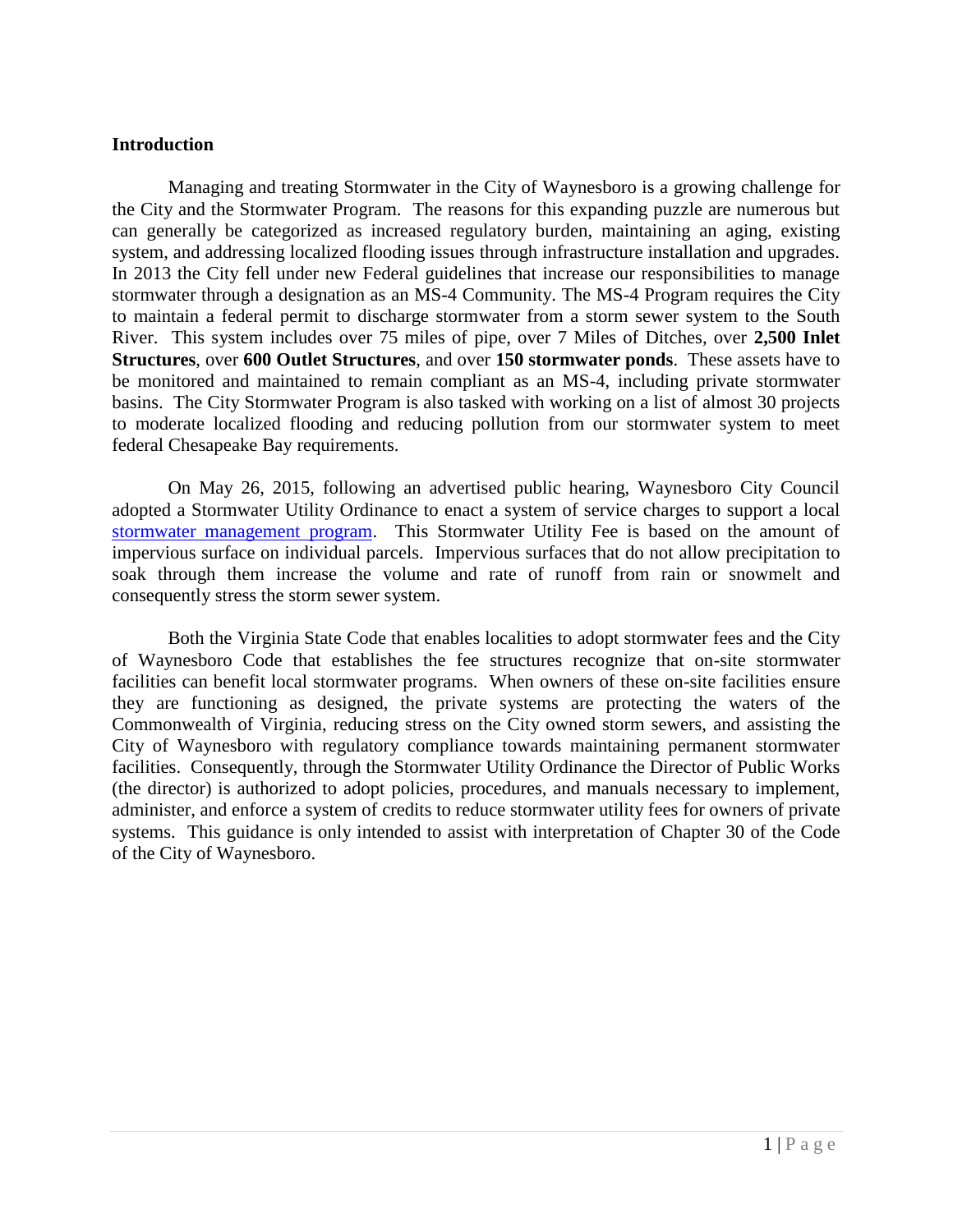## <span id="page-3-0"></span>**Criteria for Non-Single Family Residential Properties**

Non-Single Family Residential (NSFR) Properties include multi-family dwellings, commercial, industrial, and institutional properties. Credit for the Stormwater Utility Fee falls into three categories that are explained more in-depth with code references below.

- 1. Water Quantity/ Flood Control structures are typical above ground and below ground facilities that hold stormwater and release it at a controlled rate.
- 2. Water Quality facilities were generally designed and constructed after 2006 and are designed to filter pollution from stormwater.
- 3. Properties with a compliant VPDES Permit that requires monitoring and control of stormwater as an industrial user.

On-site stormwater management facilities must meet the following criteria to be eligible for a credit against the stormwater utility fee:

(1) The parcel owner must submit a credit application form provided by the City; [https://www.waynesboro.va.us/FormCenter/Public-Works-10/Stormwater-Utility-Credit-](https://www.waynesboro.va.us/FormCenter/Public-Works-10/Stormwater-Utility-Credit-Application-166)[Application-166](https://www.waynesboro.va.us/FormCenter/Public-Works-10/Stormwater-Utility-Credit-Application-166)

(2) The parcel owner must maintain the structure and function of a stormwater management facility and operate the stormwater management facility.

(3) The parcel owner must have a properly executed maintenance agreement with the City that has been recorded in the land records of the Office of the Clerk of the Circuit Court of the City of Waynesboro.

(4) The parcel owner must demonstrate to the City's satisfaction that the facility is functioning as originally designed. The structure must be maintained to the satisfaction of the director in accordance with the properly executed maintenance agreement.

(5) The facility must have met the criteria in existence at the time of construction in at least one (1) of the following sections of the Regulations, or the predecessor sections of the City Code as noted, if applicable:

Water Quality

(i) 9VAC25-870-96, Virginia Administrative Code, as amended, water quality; or the applicable predecessor section of City Code, including section 30-48 (Stormwater Technical Criteria); or

Water Quantity

(ii) Both 9VAC25-870-97, Virginia Administrative Code, as amended, stream channel erosion, and 9VAC25-870-98, Virginia Administrative Code, as amended, Flooding; or applicable predecessor sections of City Code related to stream channel erosion and flooding, including section 30-29 (Erosion and Sediment Control Plans).

(6) Facilities that do not meet the minimum water quantity or water quality criteria may still be considered on a case-by-case basis at the discretion of the director if it is demonstrated that the facility achieves a permanent reduction in post-development stormwater flow and pollutant loading. The credit may be prorated based on an analysis of the benefits of the reduction.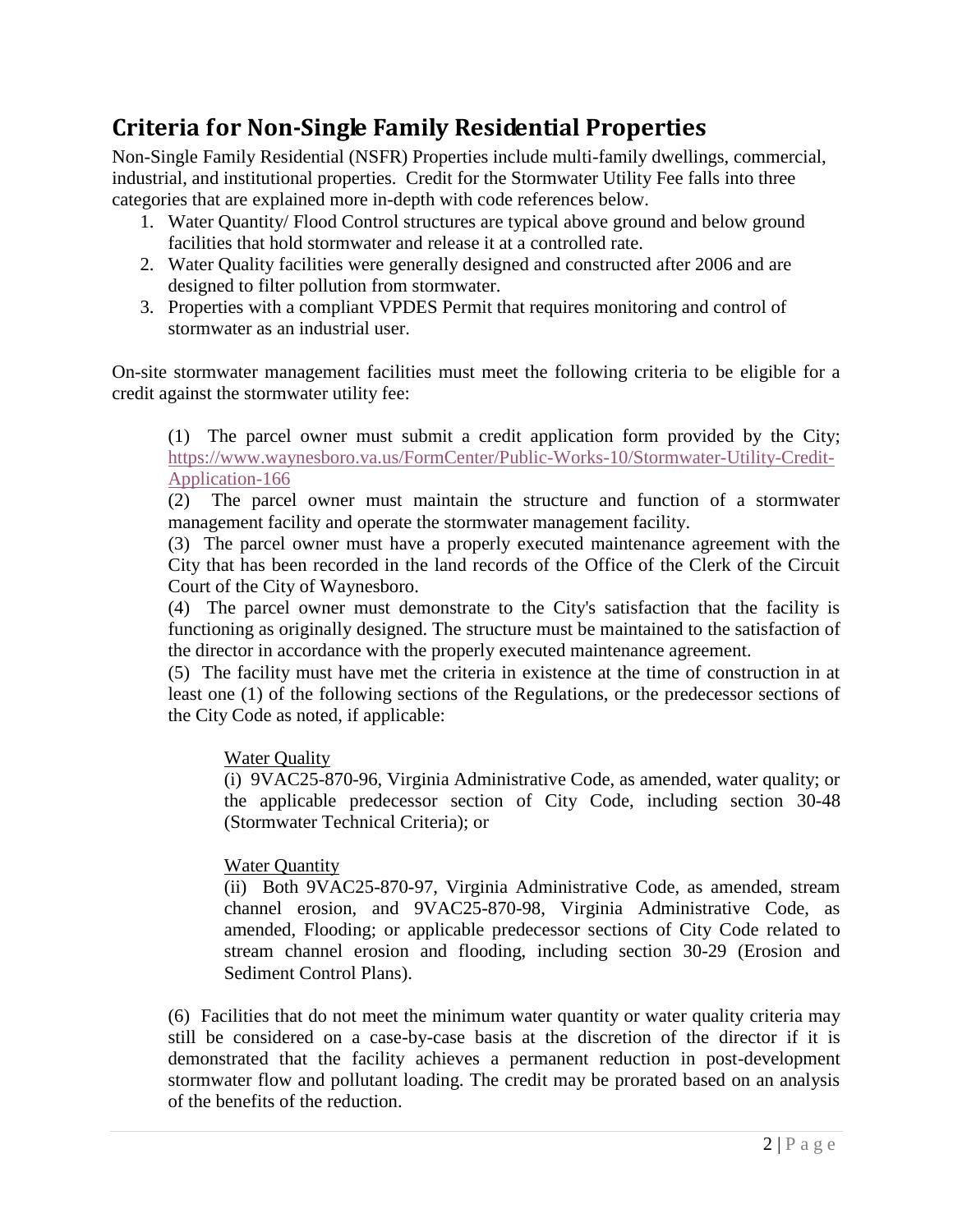### <span id="page-4-0"></span>**Credit amounts.**

- 1. The **maximum** credit allowed is fifty (50) percent of the total annual stormwater utility fee, except as provided in subsection (6) below.
- 2. For an on-site stormwater management facility, the credit amount is based solely on the amount of impervious surface located on the parcel draining to the facility.
- 3. Credits for on-site stormwater management facilities are as follows if the facility was required under the provisions of Chapter 30, Article II Erosion and Sediment Control or Article III Stormwater Management, of the City Code:
	- a. A **ten (10) percent** credit is allowed if the facility, or facilities, provides **water quality** benefits in accordance with 9VAC25-870-96, Virginia Administrative Code, as amended.
	- b. A **ten (10) percent** credit is allowed if the facility, or facilities, provides **water quantity** benefits in accordance with 9VAC25-870-97, Virginia Administrative Code, as amended, and flood control benefits in accordance with 9VAC25-870-98, Virginia Administrative Code, as amended.
	- c. A **ten (10) percent** credit, , is allowed for any parcel, or portion of a parcel, that is subject to, and in compliance with, an individual or general Virginia pollutant discharge elimination system (VPDES) industrial stormwater permit issued in accordance with 9VAC25-31-120, Virginia Administrative Code, as amended. The credit will expire on permit expiration unless the parcel owner provides proof to the director that the permit has been renewed.
- 4. At the director's discretion, a credit of up to five percent in addition to that provided in subsection (3) above may be granted for a facility that achieves benefits above those required by the City Code.
- 5. If an on-site stormwater management facility is part of a voluntary retrofit, the amount of credit the facility is eligible to receive for water quality, water quantity and voluntary upgrades shall be doubled.
- 6. The owner of an eligible facility that treats off-site impervious surface located within the City may take a credit for treating the off-site impervious surface. The off-site credit amount shall be calculated in the same manner as if the facility was located on the off-site parcel. However, in no case shall the total credit exceed the total amount of the annual stormwater utility fee charged to the parcel owner.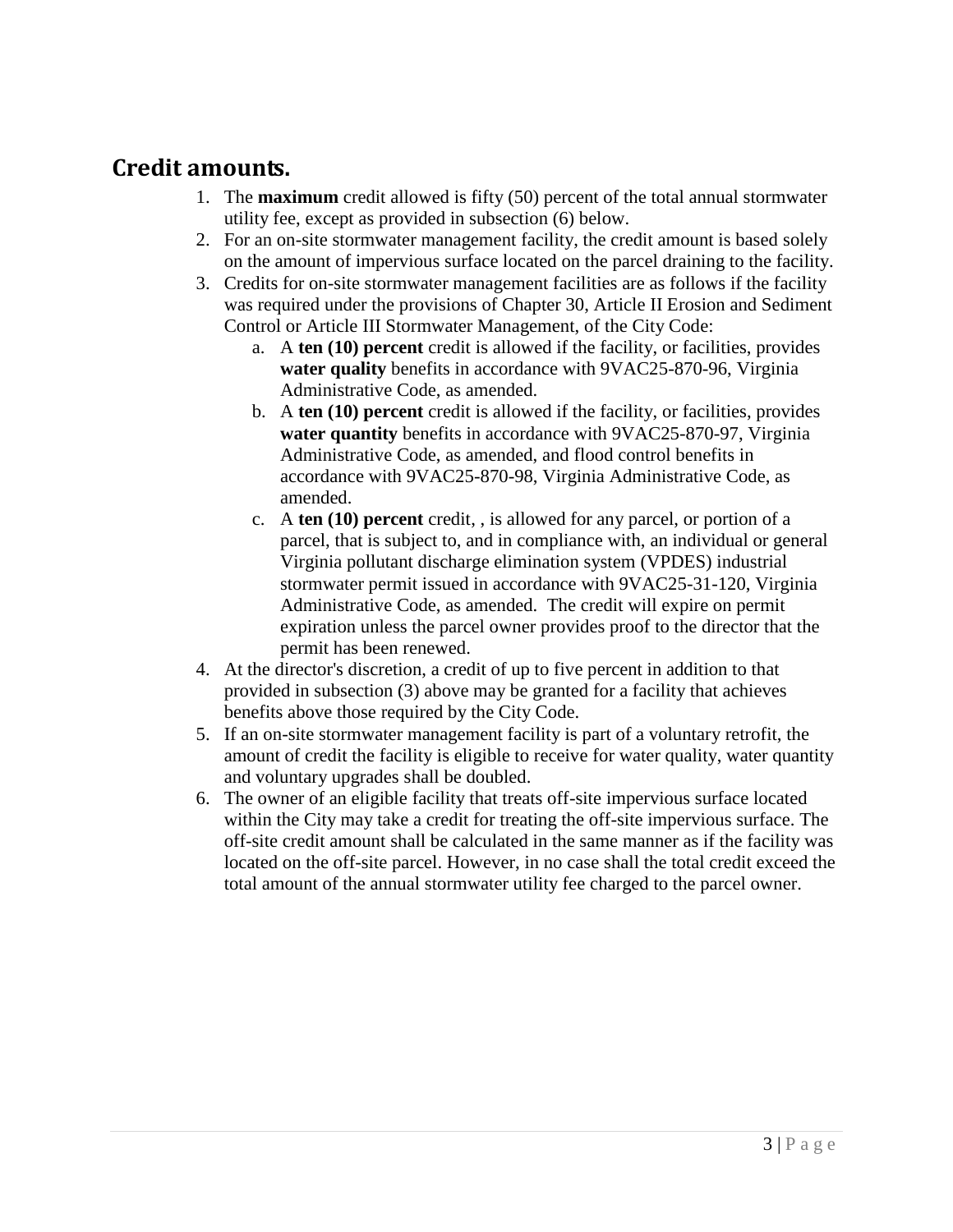# <span id="page-5-0"></span>**Stormwater Utility Credit Eligibility and Application**

The stormwater BMP credit application is free of charge. To apply for the initial credit for an on-site stormwater management facility, the parcel owner must certify the application or provide an appropriate Power of Attorney form. A separate application must be submitted for each facility on a parcel, however the sum of the credit amounts shall not exceed fifty (50) percent of the fee for the parcel.

Once approved, the parcel owner will continue to receive the credit as long as the facility continues to function as originally designed, and is subject to reporting requirements established by the director. The director may revoke the credit if an inspection by the director or a designated representative determines that the facility is no longer being properly maintained or functioning as designed. Such revocation will be effective thirty (30) days after the director has notified the parcel owner in writing of the deficiency(s) and if the problems are not resolved. The revocation may be delayed for an additional period, at the discretion of the director, provided that the parcel owner is diligently pursuing work to eliminate deficiencies.

Any maintenance or functional deficiencies must be remedied at the owner's expense before a facility may qualify, or re-qualify (after revocation), for a credit.

#### **For an application to be deemed complete, the following items must also be submitted:**

- 1. A drainage area map, drawn to scale, for the facility showing the drainage boundaries and the impervious area treated by the facility in square feet;
- 2. As-built or other acceptable engineering plans for the facility;
- 3. A narrative of the known maintenance history of the facility, including routine maintenance and significant structural maintenance and repair;

4. A copy of the City's standard maintenance agreement that has been executed by the City and properly recorded in the land records of the Office of the Clerk of the Circuit Court of the City of Waynesboro. If there is no existing facility maintenance agreement, then one (1) must be completed and properly recorded;

- 5. Information on any public funds used to construct, repair, upgrade, or retrofit the facility, including the amount and the date(s);
- 6. Calculations to determine the monetary amount of the claimed credit; and
- 7. A completed inspection checklist certifying that the facility is functioning as originally designed. *"Functioning as originally designed" means that the facility is operating in accordance with the original design specifications, regardless of the standard in effect at the time of the installation.* The checklist must be signed and sealed by a professional engineer. The inspection checklist shall be no more than one (1) year old at the time of application.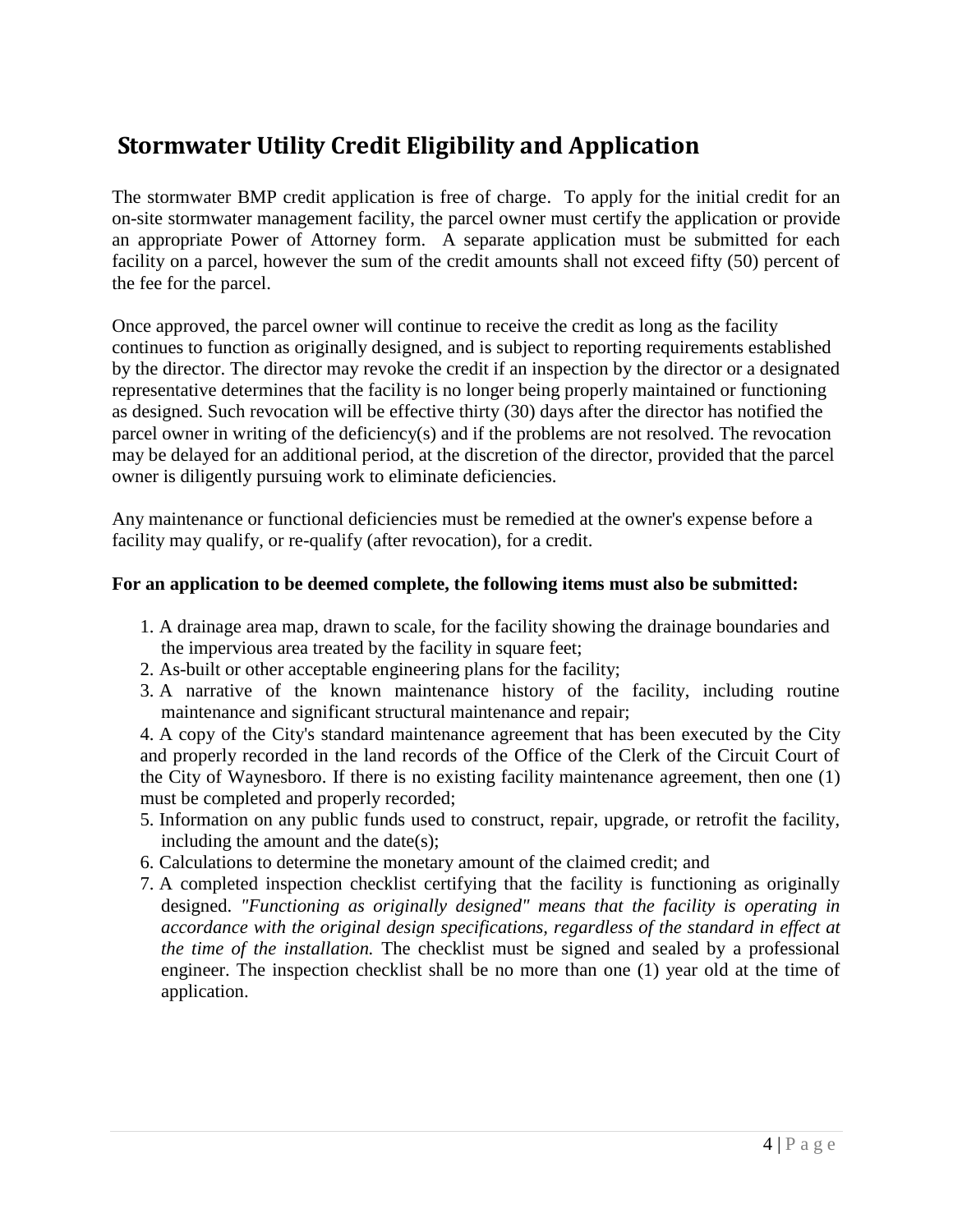#### **For an application for a credit under a VPDES permit, the following items must be submitted:**

- 1. Proof of permit coverage,
- 2. The date of permit expiration
- 3. A cover letter affirming that the parcel is in full compliance with the permit requirements.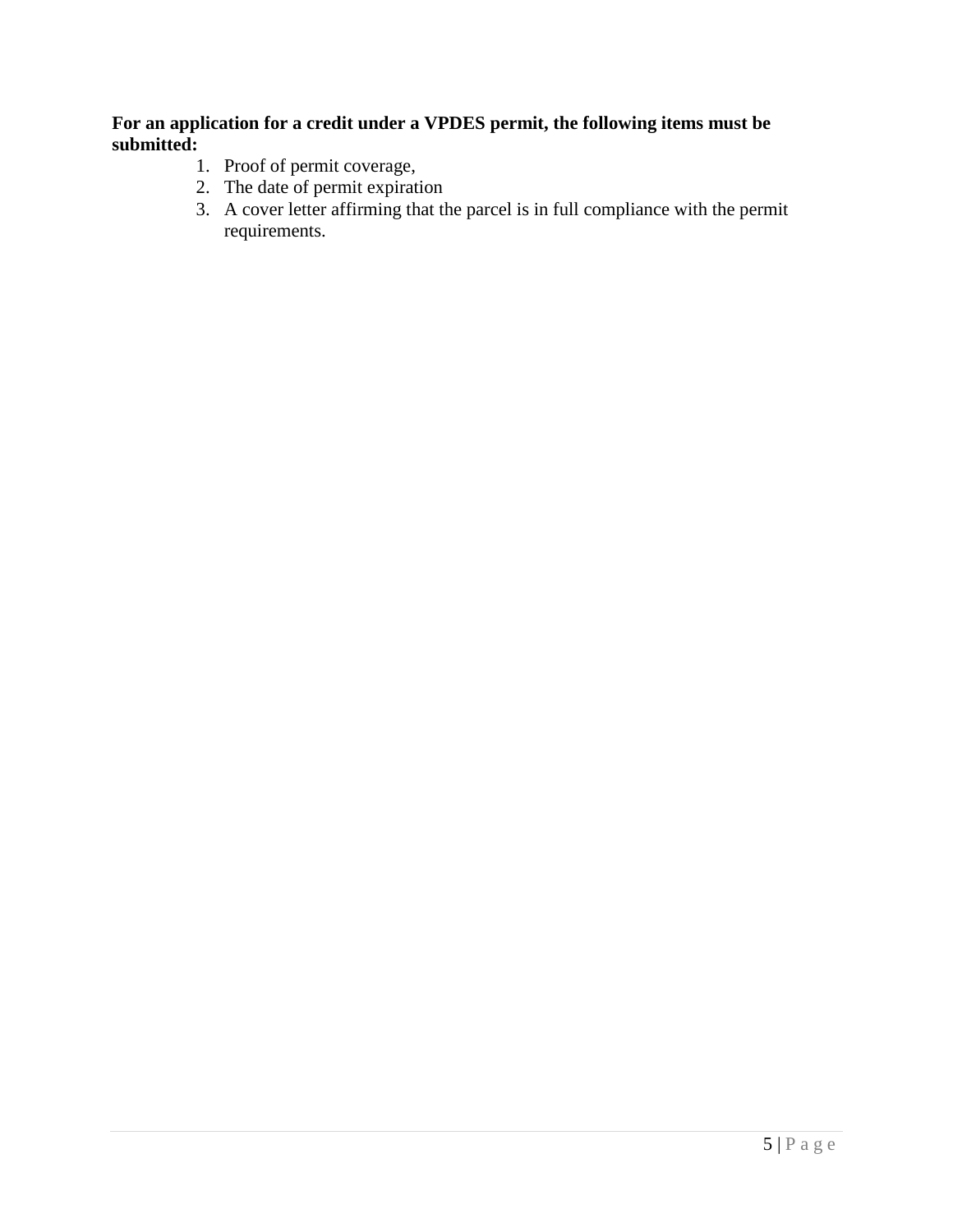## <span id="page-7-0"></span>**Stormwater Quality Credit Calculation**

To be eligible for a Stormwater Quality Credit of up to 10% a Best Management Practice (BMP) must be demonstrated to have been designed, constructed, and maintained with the intent of permanently reducing pollution being discharged to the City stormwater system or surface waters. The City references the Virginia Stormwater BMP Clearinghouse Standards and [Specifications](https://swbmp.vwrrc.vt.edu/) to determine which facilities are eligible for a stormwater quality credit.

As stated previously, the credit will only be applied for the amount of impervious area draining to a BMP, not the total impervious area of the site. For a site with multiple BMP's, the calculation will need to be conducted for each individual facility, and the aggregate total will be applied to the fee. The impervious area treated will need to be converted to the number of Equivalent Residential Units (ERU) by dividing by 1600 square feet.

*Credit Earned = (10% Credit) X (Impervious Area Treated/ 1600) X (Stormwater Fee Rate)*